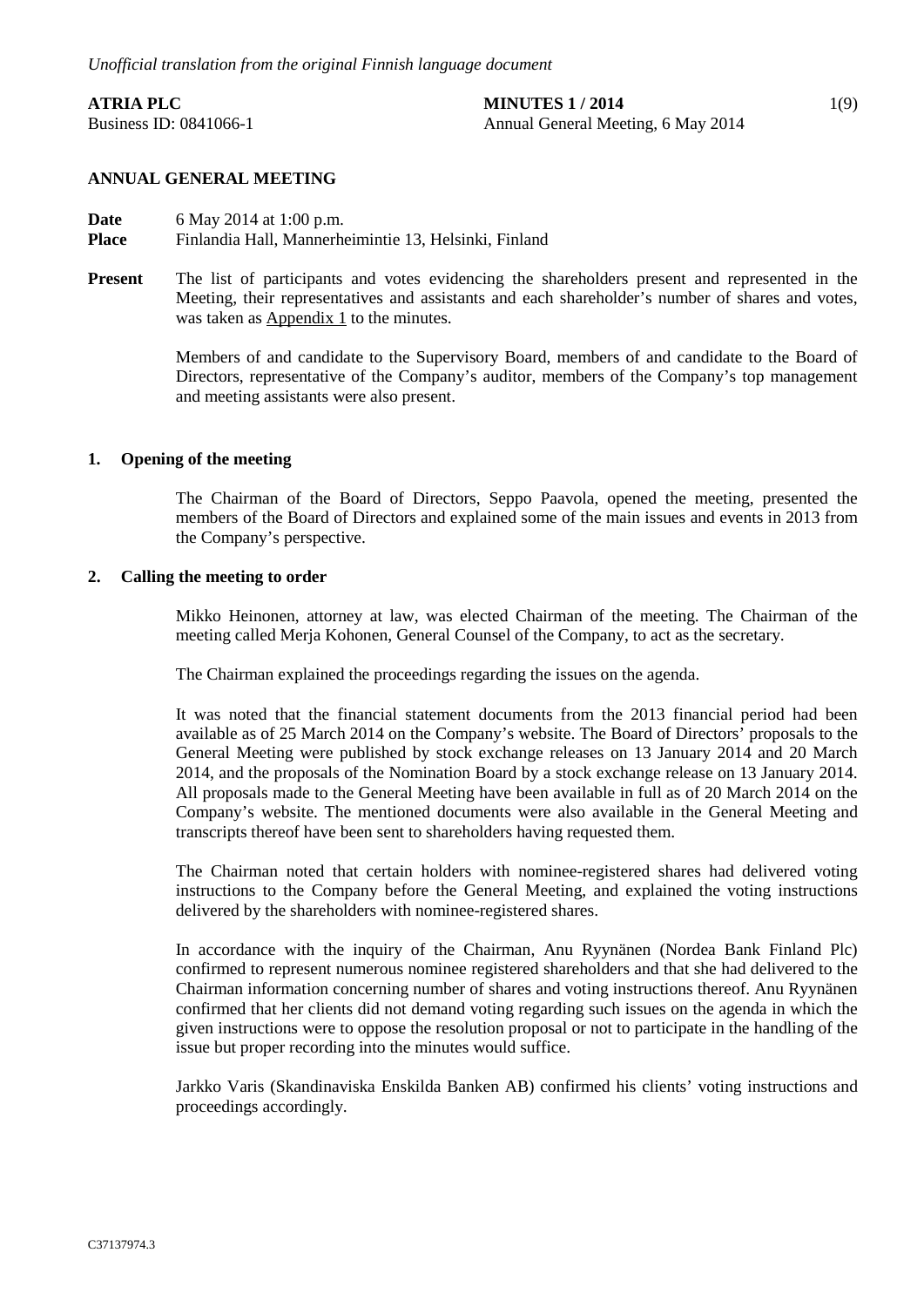The Chairman noted that opposing votes presented in the summary of voting instructions shall be recorded into the minutes in each relevant section as opposing votes only to the extent that they simultaneously support a counterproposal eligible to be voted for.

It was noted that the summary of the voting instructions of shareholders represented by Nordea Bank Finland Plc and Skandinaviska Enskilda Banken AB was taken as Appendix 2 to the minutes.

# **3. Election of persons to scrutinise the minutes and to supervise the counting of votes**

Jukka Kaikkonen was elected to scrutinise the minutes.

Olli Yli-Rohdainen and Marianne Olli were elected to supervise the counting of votes.

# **4. Recording the legality of the meeting**

It was noted that the notice to the General Meeting had been published on the Company's website and by stock exchange release on 20 March 2014. In addition, information of the notice to the meeting was published in Helsingin Sanomat and Kauppalehti on 21 March 2014. Notice to the meeting was included to minutes as Appendix 3.

It was noted that the meeting had been convened in accordance with the Articles of Association and the Companies Act and therefore constituted a quorum to handle the issues mentioned in the notice.

# **5. Recording the attendance at the meeting and adoption of the list of votes**

It was noted that a list of votes of the shareholders, representatives and assistants who were present at the beginning of the meeting, which lists the number of shares and votes of each shareholder, was drawn up in accordance with the Appendix 1. It was noted that according to the list of votes, there were present or represented 218 owners of Series A shares representing in total 9,655,543 shares and votes and 3 owners of Series KII shares representing 9,203,981 shares and 92,039,810 votes at the beginning of the meeting.

The Chairman confirmed the list of votes at the beginning of the meeting to be in accordance with Appendix 1. It was noted that the list of votes represented at the meeting will be updated in case of voting.

# **6. Presentation of the financial statements, the consolidated financial statements, the report of the Board of Directors, the auditor's report, and the Supervisory Board's statement for the year 2013**

It was noted that the financial statements, consolidated financial statements, the report by the Board of Directors and audit report had been available as of 25 March 2014 on the Company's website. The Supervisory Board's statement on financial statements and auditor's report had similarly been available to shareholders as of 27 March 2014. The financial statement documents and the Supervisory Boards' statement were also available at the meeting and transcripts thereof had been sent, on request, to shareholders. Original versions from the mentioned documents were in the possession of the Secretary of the meeting.

Juha Gröhn, CEO of the Company, presented the financial statements and the report of the Board of Directors for the financial period ended on 31 December 2013 and described the Company's development in 2013, in the beginning of 2014 and the Company's future prospects. In addition, the auditor's report and the Supervisory Board's statement on the financial statements and on the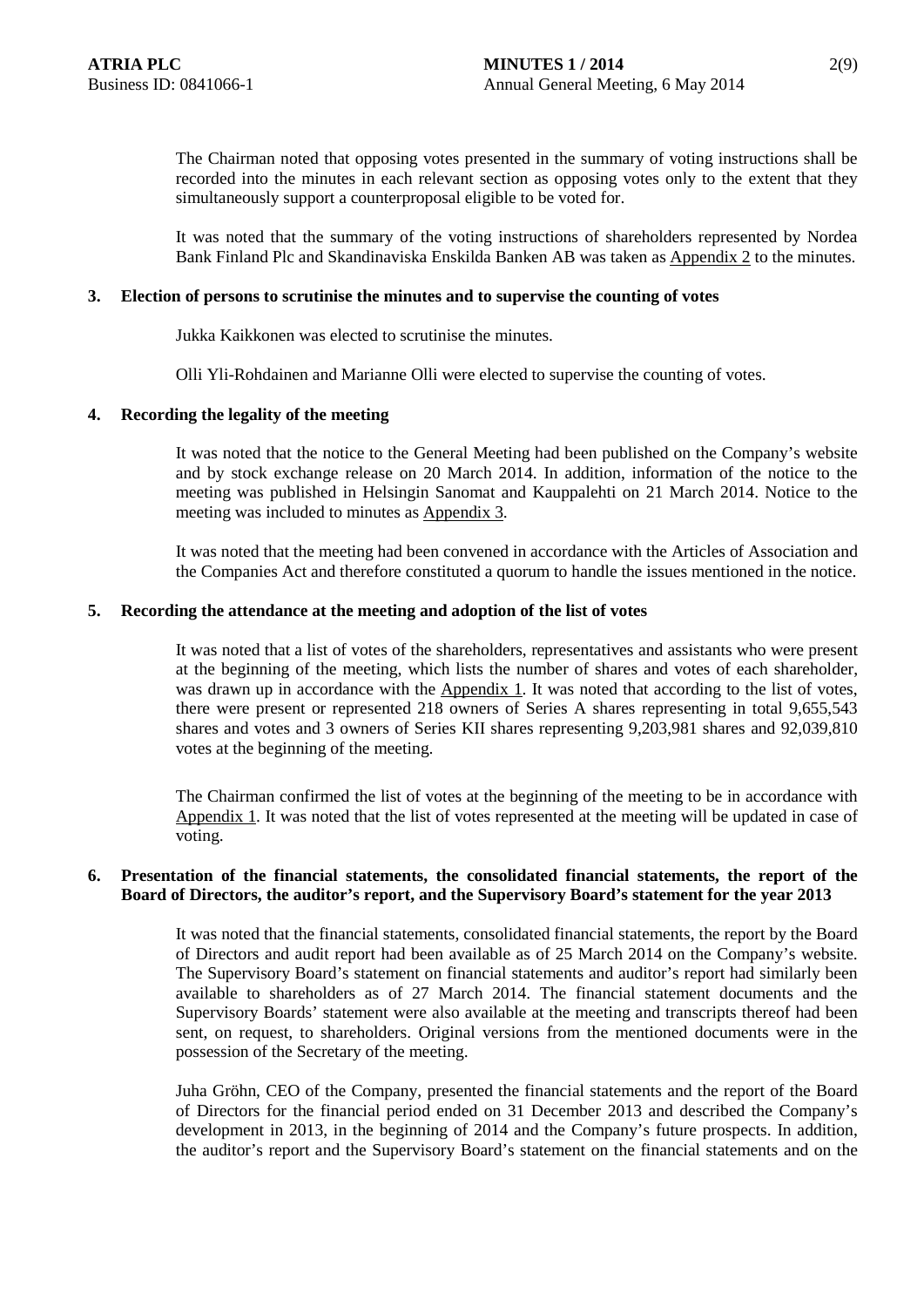audit report were presented. The financial statements, the consolidated financial statements, the report of the Board of Directors, the auditor's report and the Supervisory Board's statement on the financial statements and on the auditor's report were included to the minutes as Appendix 4.

It was recorded that Mr Paavola, chairman of the Board of Directors, Mr Gröhn, CEO of the Company, and Mr Kyntäjä, CFO of the Company, gave answers to questions presented by shareholders.

# **7. Adoption of the financial statements and the consolidated financial statements**

It was resolved to adopt the Company's financial statements and the consolidated financial statements for the financial period from 1 January 2013 to 31 December 2013.

### **8. Resolution on the use of the profit shown on the balance sheet and the payment of dividend**

It was resolved, in accordance with the proposal of the Board of Directors, that a dividend of EUR 0.22 per share be distributed for the financial period ended on 31 December 2013. It was resolved that dividends be paid to shareholders who, on the record date of the payment of the dividend, on 9 May 2014 are recorded in the Company's shareholder register kept by Euroclear Finland Oy, and that the payment date of the dividends be 16 May 2014.

# **9. Resolution on the discharge of the members of the Supervisory Board, the Board of Directors and the CEO from liability**

It was resolved that the members of the Supervisory Board and the Board of Directors and the CEO be discharged from liability for the financial period from 1 January 2013 to 31 December 2013.

# **10. Resolution on the remuneration of the members of the Supervisory Board**

The proposal to the General Meeting of shareholders representing more than 10 % of the votes conferred by the Company's shares regarding the remuneration of the members of the Supervisory Board was noted.

It was resolved, as proposed to the General Meeting, that the remuneration of the members of the Supervisory Board and compensation for meeting expenses be unchanged, as follows: compensation for meetings EUR 250 per meeting, compensation for loss of working time for meeting and proceeding days EUR 250, fee payable to the chairman of the Supervisory Board EUR 3,000 per month, and fee payable to the deputy chairman EUR 1,500 per month, and that travel expenses be compensated in accordance with the state's travel regulations (VR train transport, Extra class).

It was recorded that in this agenda item shareholder Kaj Backas (ballot no. 76 and 77) notified for the record, without making a counterproposal or demanding a vote, that the Supervisory Board be abolished.

It was further recorded that that in this agenda item shareholder Pekka Jaakkola (ballot no. 19) notified for the record, without making a counterproposal or demanding a vote, that the monthly fees payable to the chairman and deputy chairman of the Supervisory Board should only be half of the proposed amounts, i.e. EUR 1,500 and EUR 750 per month accordingly. Shareholder Hannu Kyrölä (ballot no. 281) seconded the proposal presented by Mr Jaakkola.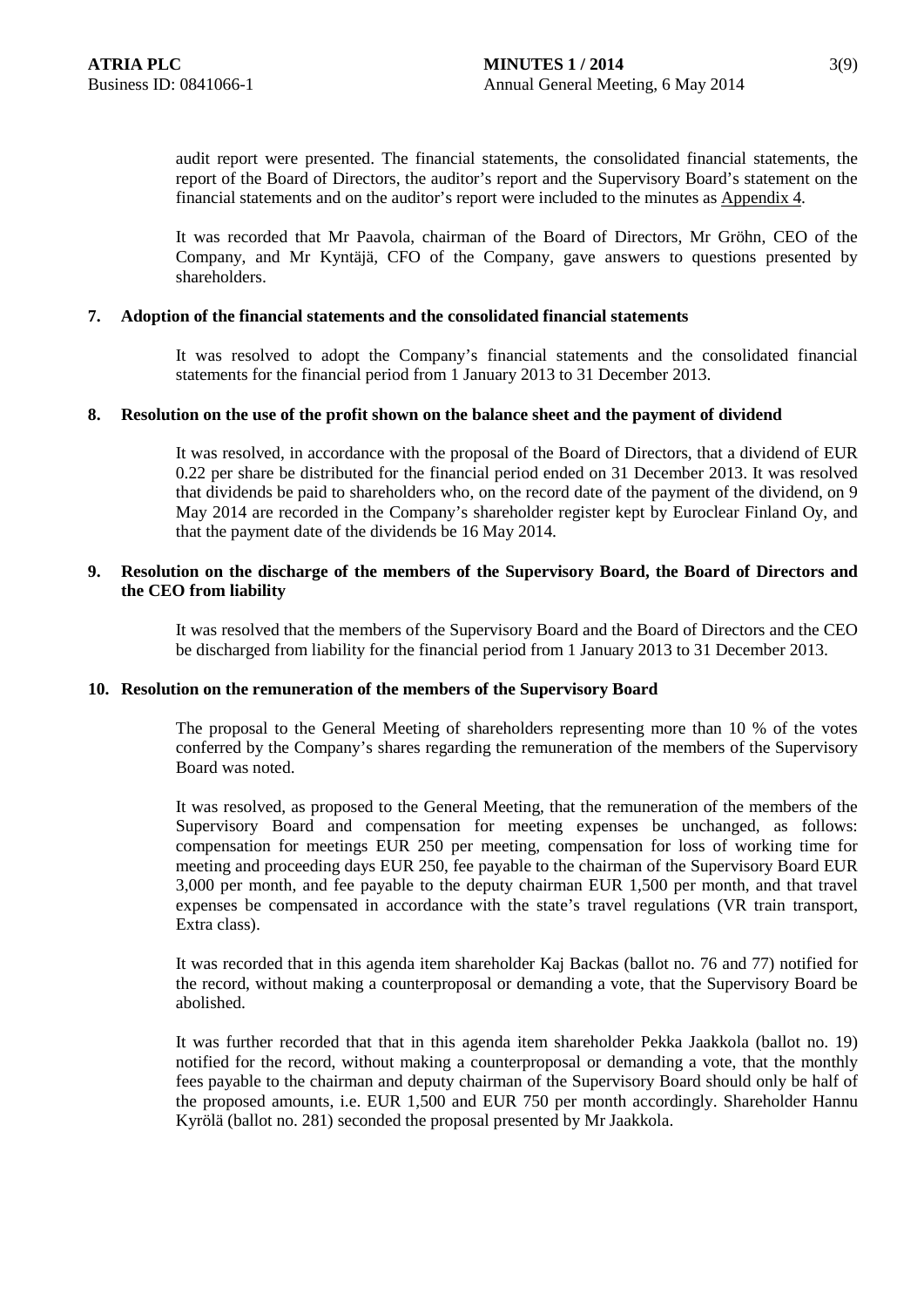The proposal to the General Meeting of shareholders representing more than 10 % of the votes conferred by the Company's shares regarding the number of members of the Supervisory Board was noted.

It was resolved, as proposed to the General Meeting, that the number of the members of the Supervisory Board be 20.

# **12. Election of members of the Supervisory Board**

It was noted that from the members of the Supervisory Board, in accordance with the Articles of Association, those due to resign are Veli Hyttinen, Pasi Ingalsuo, Juha Kiviniemi, Pekka Ojala, Risto Sairanen and Timo Tuhkasaari.

The proposal to the General Meeting of shareholders representing more than 10 % of the votes conferred by the Company's shares regarding the composition of the Company's Supervisory Board was noted.

It was recorded that Reijo Flink, new member candidate to the Supervisory Board, presented himself.

It was resolved, in accordance with the proposal made to General Meeting, that all of the resigning Supervisory Board members (Veli Hyttinen, Pasi Ingalsuo, Juha Kiviniemi, Pekka Ojala, Risto Sairanen and Timo Tuhkasaari) be re-elected, and that Reijo Flink be elected as a new member of the Supervisory Board, all for the term of the next three years.

It was noted that after the elections the composition of the Supervisory Board is as follows:

| Term ends |
|-----------|
| 2016      |
| 2016      |
| 2017      |
| 2015      |
| 2015      |
| 2015      |
| 2016      |
| 2017      |
| 2017      |
| 2016      |
| 2017      |
| 2015      |
| 2015      |
| 2015      |
| 2017      |
| 2016      |
| 2015      |
| 2016      |
| 2017      |
| 2017      |
|           |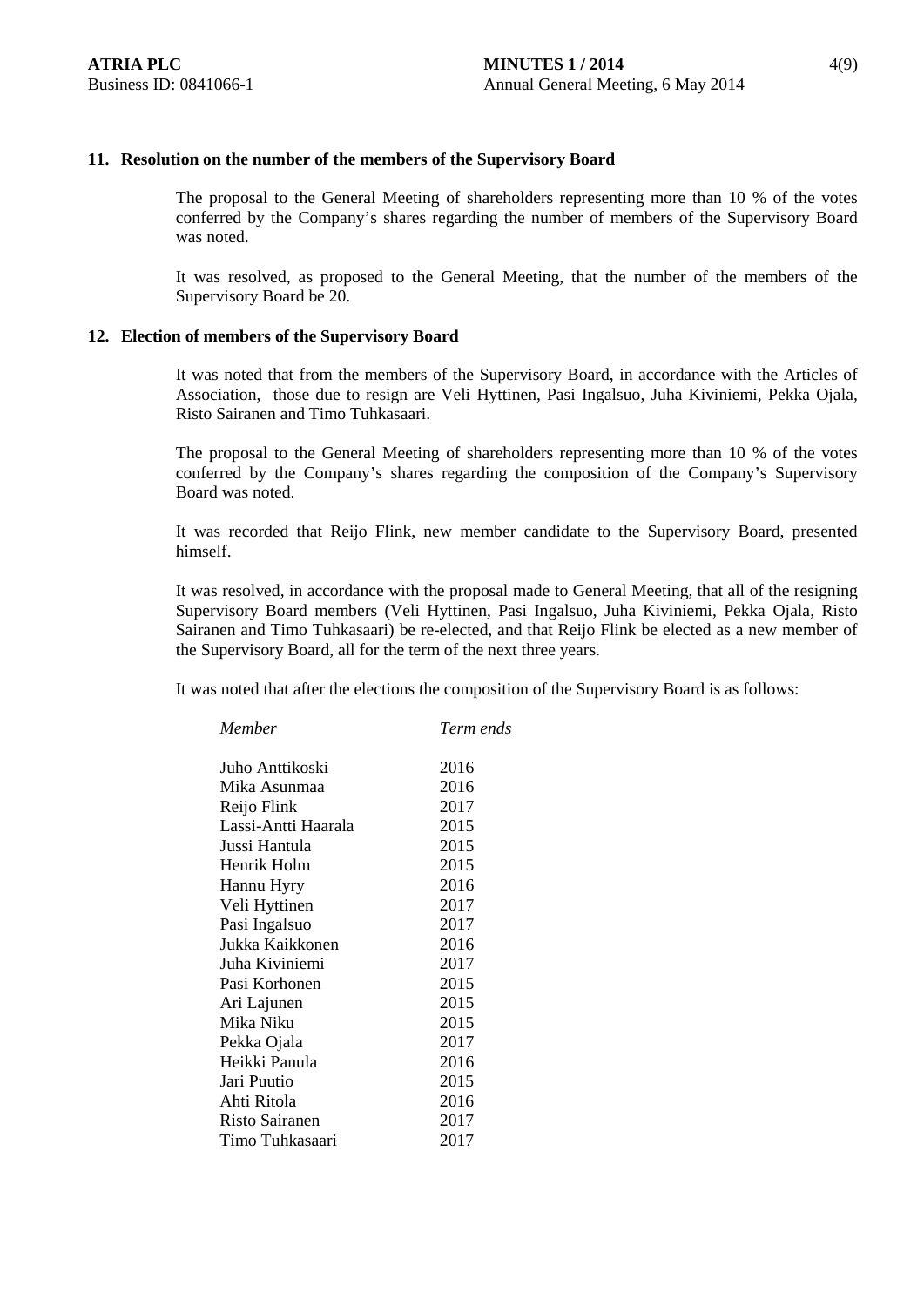# *In total 20 members*

# **13. Amendment of the Articles of Association**

The proposal presented to the General Meeting by the Board of Directors regarding the amendment of the Articles of Association was noted.

It was resolved, in accordance with the proposal of the Board of Directors, to amend the Article 7 of the Articles of Association so that the maximum amount of Board members is increased by two. In the future, the Board of Directors consists of a minimum of five (5) and a maximum of nine (9) members, instead of the maximum currently being seven (7) members, elected by the Annual General Meeting for a term of three years. From one to four members of the Board of Directors resign annually by turn. After the amendment, Article 7 of the Articles of Association reads as follows:

### *"Article 7: Board of Directors*

*The Company's administration and the due arrangement of its operations shall be attended to by the Board of Directors consisting of a minimum of five (5) and a maximum of nine (9) members, who are elected by the Annual General Meeting for a term of three years. From one to four members of the Board shall resign annually by turn, so that each Board member's continuous term of office terminates at the closing of the third Annual General Meeting following the election.*

*Members who are due to resign may be re-elected. However, a person of age sixty-five (65) or older cannot be elected to the Board of Directors."*

# **14. Resolution on the remuneration of the members of the Board of Directors**

Juho Anttikoski, chairman of the Nomination Board, presented the work conducted by the Nomination Board and its proposals to the General Meeting regarding the remuneration and number and election of the members of the Board of Directors.

It was resolved, in accordance with the Nomination Board's proposal, that the remuneration of the members of the Board of Directors and compensation for meeting expenses be unchanged, as follows: compensation for meetings EUR 300 per meeting, compensation for loss of working time for meeting and proceeding days EUR 300, fee payable to the Chairman of the Board of Directors EUR 4,400 per month, fee payable to the Deputy Chairman EUR 2,200 per month, and fee payable to members of the Board of Directors EUR 1,700 per month, and that travel expenses be compensated in accordance with the state's travel regulations (VR train transport, Extra class).

### **15. Resolution on the number of members of the Board of Directors**

It was recorded that according to the amendment of the Articles of Association just approved by the General Meeting, the Board of Directors consists of a minimum of five (5) and a maximum of nine (9) members.

The proposal presented to the General Meeting by the Nomination Board regarding the number of members on the Board of Directors was noted.

It was resolved, in accordance with the proposal of Nomination Board, that the number of members on the Board of Directors be eight (8).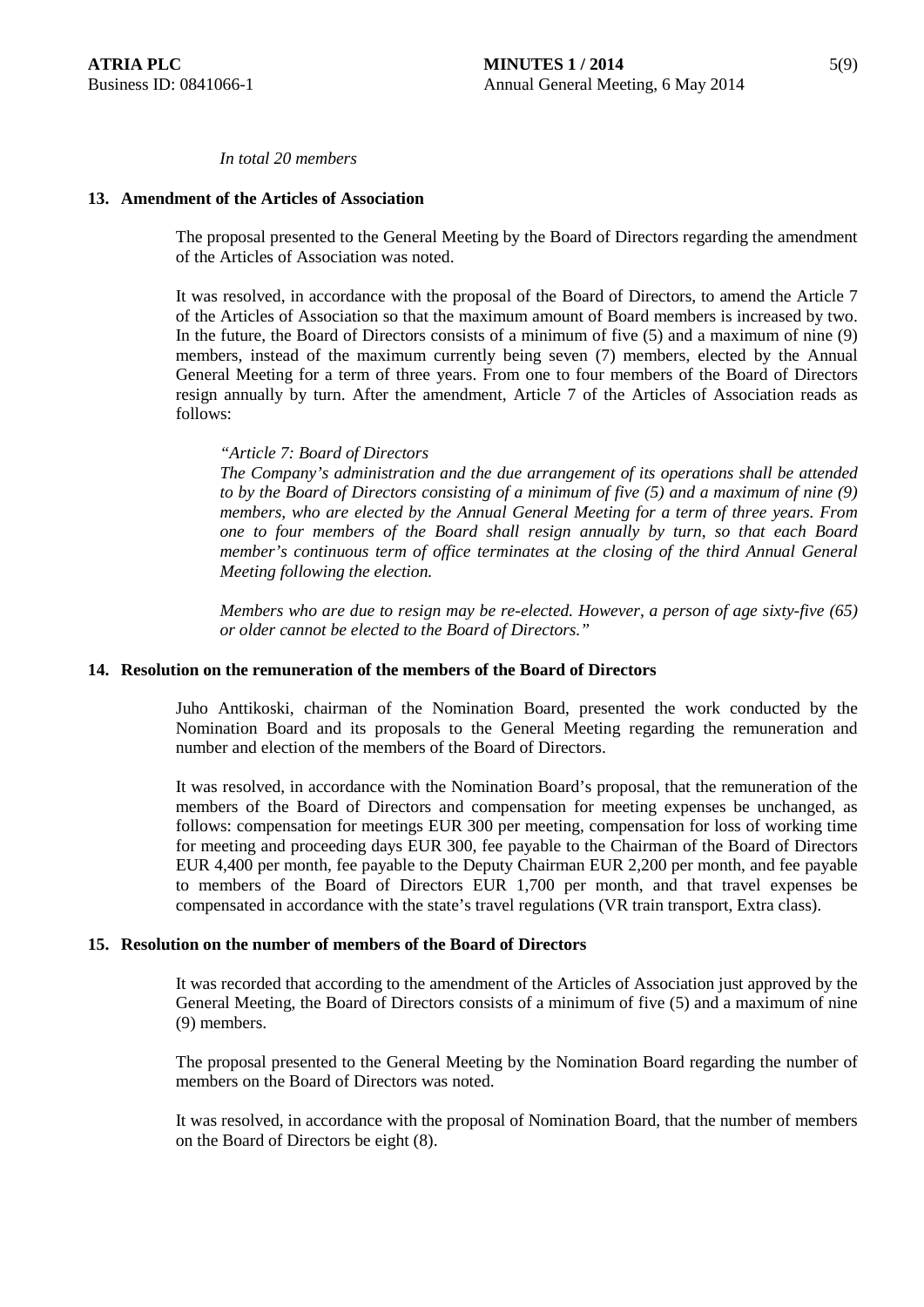# **16. Election of the members of the Board of Directors replacing those due to resign**

It was recorded that according to the amendment of the Articles of Association just approved by the General Meeting, from one to four members of the Board shall resign annually by turn, so that each Board member's continuous term of office terminates at the closing of the third Annual General Meeting following the election. Members who are due to resign may be re-elected. However, a person of age sixty-five (65) or older cannot be elected to the Board of Directors.

It was noted that the Board member due to resign according to the Articles of Association is Seppo Paavola.

The proposal presented to the General Meeting by the Nomination Board regarding the composition of the Company's Board of Directors was noted.

It was recorded that Seppo Paavola and Jukka Moisio, member candidates to the Board of Directors, presented themselves.

It was resolved, in accordance with the proposal of the Nomination Board, to re-elect Seppo Paavola, who was due to resign, as a member of the Board of Directors, and to elect Jukka Moisio as a new member of the Board of Directors, both for the term of the next three years.

It was noted that Esa Kaarto, Timo Komulainen, Kjell-Göran Paxal, Jyrki Rantsi, Maisa Romanainen and Harri Sivula continue as members of the Board of Directors. Esa Kaarto, Harri Sivula and Kjell-Göran Paxal are due to resign from the Board of Directors at the closing of the Annual General Meeting 2015 and Timo Komulainen, Jyrki Rantsi and Maisa Romanainen are due to resign at the closing of the Annual General Meeting 2016.

# **17. Resolution on the number of auditors**

It was resolved, in accordance with the proposal of the Board of Directors, to elect one auditor for the Company.

# **18. Election of the auditors**

It was resolved, in accordance with the proposal of the Board of Directors, to elect authorised public accounting firm PricewaterhouseCoopers Oy as the Company's auditor for the following term, which expires at the closing of next Annual General Meeting following the election. The auditing firm has notified that Juha Wahlroos, authorised public accountant, acts as the principal auditor.

# **19. Authorisation of the Board of Directors to resolve on the acquisition of the Company's own shares**

The Chairman noted that the Board of Directors has proposed that the General Meeting authorises the Board of Directors to resolve on the acquisition of the Company's own Series A shares as follows:

The Board of Directors proposes that the General Meeting authorises the Board of Directors to resolve on the acquisition of a maximum of 2,800,000 of the Company's own Series A shares in one or more instalments with funds belonging to the Company's unrestricted equity, subject to the provisions of the Finnish Companies Act on the maximum amount of treasury shares. The Company's own Series A shares may be acquired for use as consideration in any acquisitions or other arrangements relating to the Company's business, to finance investments, as part of the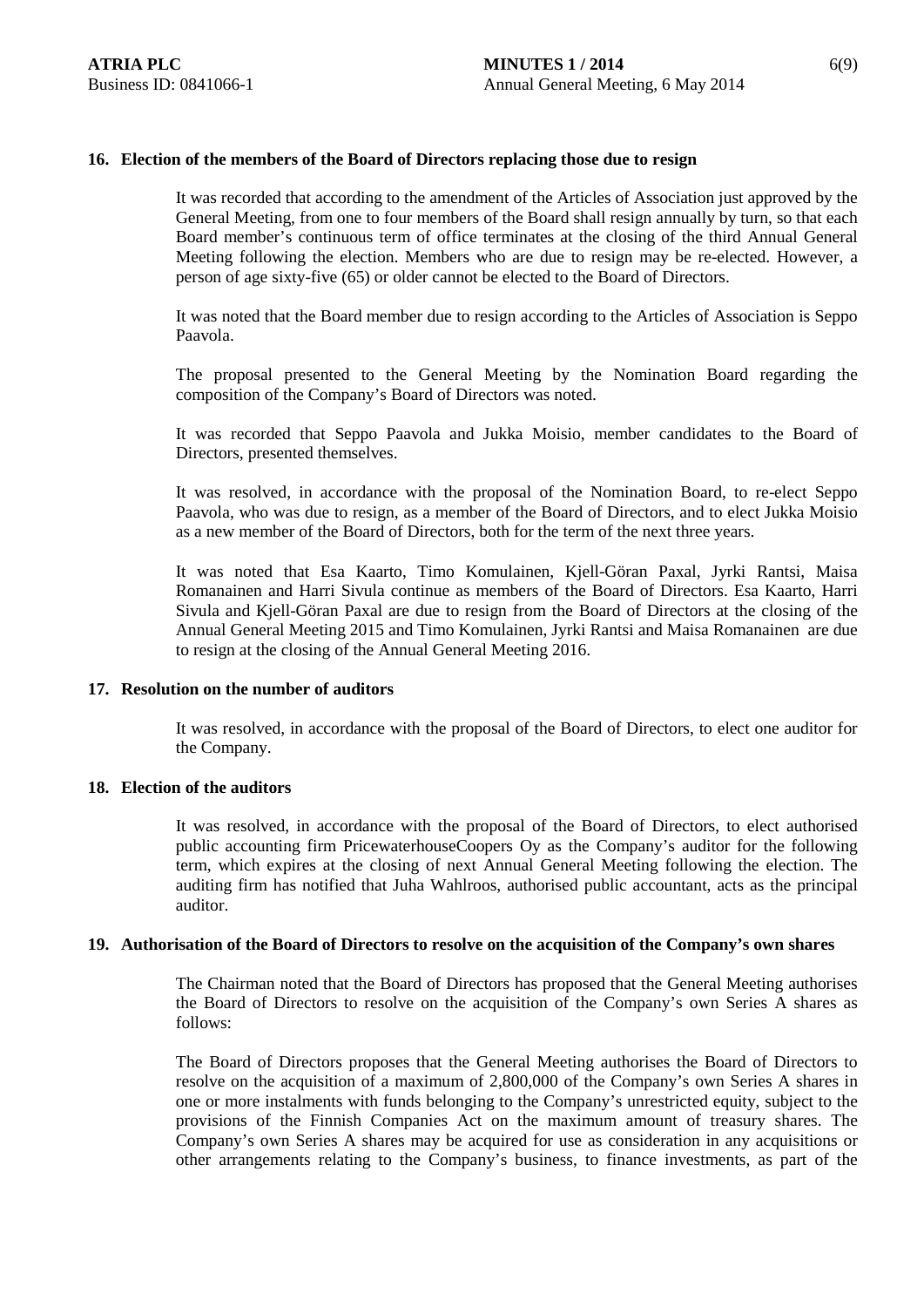Company's incentive scheme, to develop the Company's capital structure, to be otherwise further transferred, to be retained by the Company, or to be cancelled.

The shares shall be acquired in a proportion other than that of the shareholders' current shareholdings in the Company in public trading arranged by NASDAQ OMX Helsinki Ltd at the trading price of the moment of acquisition. The shares shall be acquired and paid according to the rules of NASDAQ OMX Helsinki Ltd and Euroclear Finland Ltd. The Board of Directors be authorised to decide on the acquisition of own shares in all other respects.

The authorisation is proposed to cancel the authorisation granted by the Annual General Meeting on 26 April 2013 to the Board of Directors to decide on the acquisition of the Company's own shares, and to be valid until the closing of the next Annual General Meeting, however, no longer than until 30 June 2015.

It was resolved, in accordance with the proposal of the Board of Directors, to authorise the Board of Directors to resolve on the acquisition of Company's own Series A shares.

Under this agenda item, 22,000 opposing votes of nominee registered shareholders were recorded.

# **20. Authorisation of the Board of Directors to resolve on issuance of shares and on issuance of special rights entitling to shares**

The Chairman noted that the Board of Directors has proposed that the General Meeting authorises the Board of Directors to resolve on the issuance of shares and on the issuance of the special rights entitling to shares, as follows:

The Board of Directors proposes that the General Meeting authorises the Board of Directors to resolve on an issue of a maximum total of 12,800,000 new Series A shares or Series A shares possibly held by the Company, in one or more instalments, by issuing shares and/or option rights or other special rights entitling to shares, referred to in Chapter 10, Section 1 of the Finnish Companies Act. The authorisation is proposed to be used for the financing or execution of any acquisitions or other arrangements or investment relating to the Company's business, for the implementation of the Company's incentive scheme or for other purposes subject to the Board of Directors' decision.

The authorisation is proposed to include the Board of Directors' right to decide on any terms and conditions of the share issue and the issue of special rights referred to in Chapter 10, Section 1 of the Finnish Companies Act. The authorisation thus also includes the right to issue shares in a proportion other than that of the shareholders' current shareholdings in the Company under the conditions provided in law, the right to issue shares against payment or without charge as well as the right to decide on a share issue without payment to the Company itself, subject to the provisions of the Finnish Companies Act on the maximum amount of treasury shares.

The authorisation is proposed to cancel the issuance authorisation granted by the Annual General Meeting on 26 April 2013 to the Board of Directors, and to be valid until the closing of the next Annual General Meeting, however, no longer than until 30 June 2015.

It was resolved, in accordance with the proposal of the Board of Directors, to authorise the Board of Directors to resolve on the issuance of shares and on the issuance of the special rights entitling to shares.

Under this agenda item, 414,142 opposing votes of nominee registered shareholders were recorded.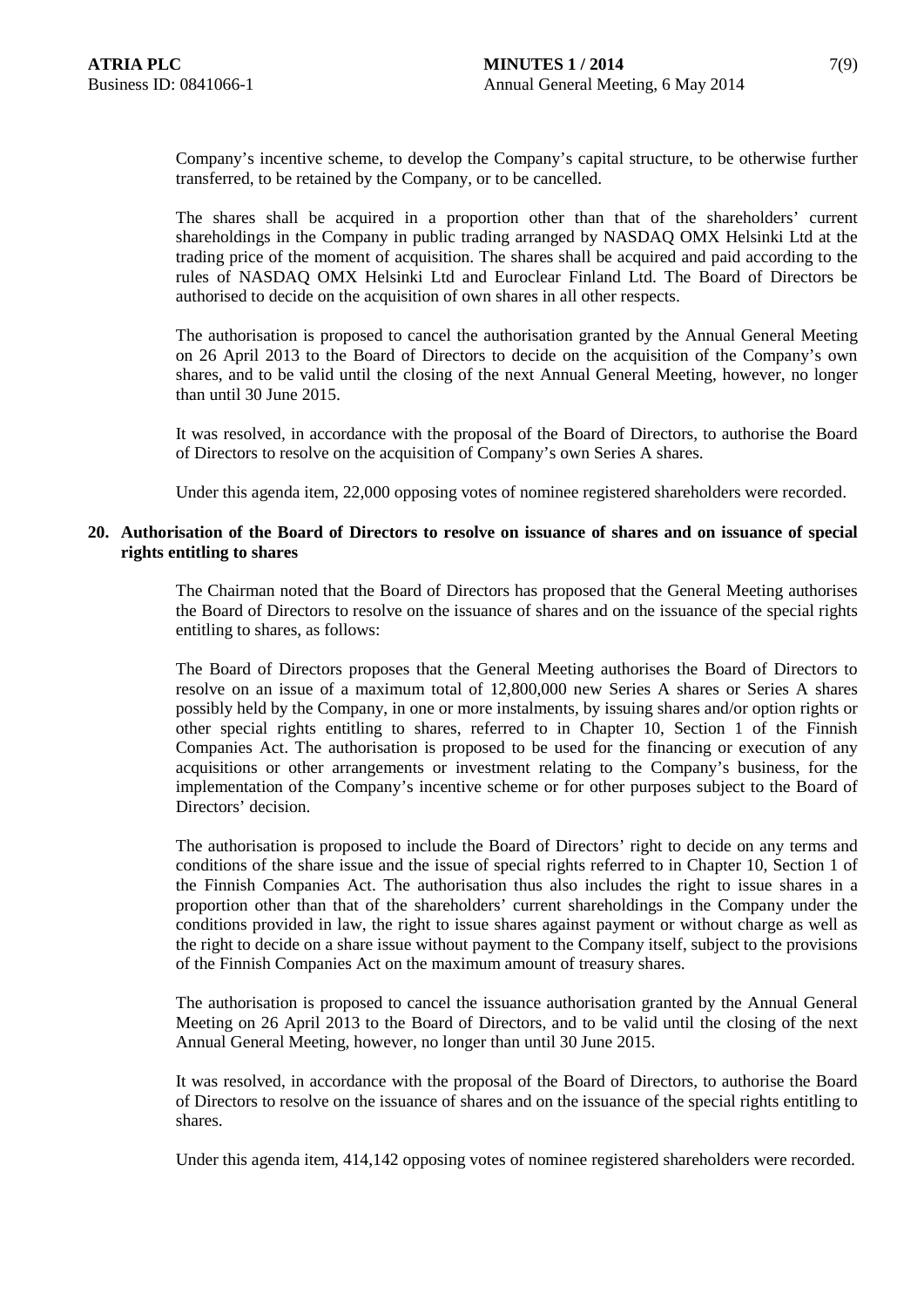It was recorded that in this agenda item shareholder Jukka Sulanto (ballot no. 1) notified for the record, without making a counterproposal or demanding a vote, that he objects granting the proposed authorisation to the Board of Directors due to its extent.

### **21. Authorisation of the Board of Directors to make donations**

The Chairman noted that the Board of Directors has proposed that the General Meeting authorises the Board of Directors to make donations, as follows:

The Board of Directors proposes that the General Meeting authorises the Board of Directors to donate a sum of no more than EUR 100,000 from the distributable capital of the Company to support activities of colleges, universities or other educational institutions and, that in the same context the Board of Directors to be authorised to resolve on the schedule of the payments and any other terms and conditions relating to the donations.

It was resolved, in accordance with the proposal of the Board of Directors, to authorise the Board of Directors to resolve on making of donations.

It was recorded that in this agenda item shareholder Pekka Jaakkola (ballot no. 19) notified for the record, without making a counterproposal or demanding a vote, that the proposed maximum amount of the authorisation is too high and that it should instead be around EUR 30,000-40,000 and also, to the extent possible, allocated.

It was further recorded that in this agenda item shareholder Arvi Kekäläinen (ballot no. 5) notified for the record, without making a counterproposal or demanding a vote, that the maximum amount of the authorisation should be around EUR 50,000. Shareholder Kaj Backas (ballot no. 76 and 77) seconded the proposal presented by Mr Kekäläinen.

# **22. Tasks of the Nomination Board**

It was resolved, in accordance with the proposal of the Board of Directors, to amend the tasks of the Nomination Board to include also preparation of a proposal concerning the remuneration of members of the Supervisory Board for the next Annual General Meeting.

Under this agenda item, 13,110 opposing and 22,000 abstaining votes of nominee registered shareholders were recorded.

### **23. Closing of the meeting**

It was recorded that the resolutions made by the General Meeting had been supported by all shareholders in present if not mentioned otherwise in the minutes.

The Chairman noted that matters on the agenda were attended to. It was noted that the minutes of the Annual General Meeting will be available for the shareholders as of 20 May 2014 at the latest on the Company's website www.atriagroup.com.

The Chairman closed the meeting at 3.13 p.m.